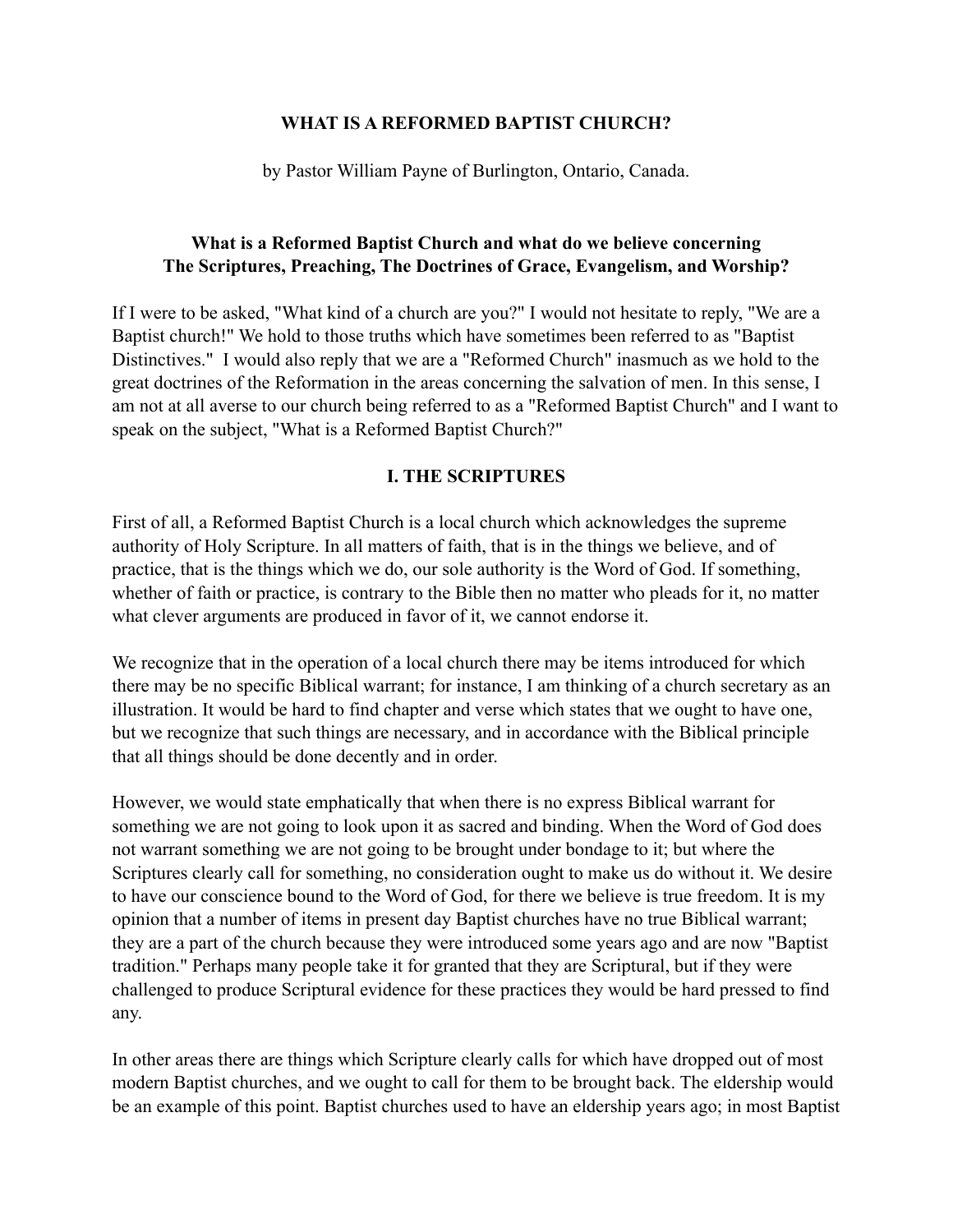churches today you cannot find it. But we believe that if we are going to be truly patterned on the New Testament churches we need to return to the concept of eldership. The Scriptures present it; we ought to have it!

So Reformed Baptists are to be governed by not tradition, not by the opinion of men, not be sentiment, nor by pragmatism, but by the Word of God alone. We believe in the authority of Scripture, and we desire in our church life to be patterned after and conformed to the Word of God. We should always be seeking for God to deepen our understanding of His Word, and we should always be ready to reform any of our practices if it becomes apparent that we are out of line with the Scriptures. The attitude which says, "It doesn't matter what the Bible says, this is the way we have always done it," is to us frightening, indeed sinful. It must be "to the law and to the testimony" or "what saith the Scriptures?"

### **II. PREACHING**

Secondly, Reformed Baptists believe in the pre-eminence of the preaching of the Word of God. We believe that the preaching of the Bible must have the central place in our services. We believe that nothing can or should take the place of the preaching of the Word!

Our conviction is that the church of Christ has suffered because she has downgraded the preaching of the Word. We believe that seminaries and Bible Colleges ought to be pre-eminently places where preachers are produced and encouraged. We believe that God's people everywhere ought to be encouraged to pray that God would endow men with gifts of preaching, and that He would give to His churches preachers, great preachers, many preachers. We believe that there is a need in the churches of Christ for a fresh realization of the importance of the preaching of the Word of God, and that young men ought to be encouraged to study theology, church history and the sermons of great preachers of the past; that they ought to work hard to become good preachers of the Bible.

### **III. THE DOCTRINES OF GRACE**

Thirdly, Reformed Baptists unashamedly declare their belief in those doctrines which are sometimes called the doctrines of grace. By this expression we mean in particular the doctrines of total depravity, unconditional election, definite atonement, effectual calling, and the perseverance of the saints. We rejoice in those glorious truths which uphold the sovereignty of God in the salvation of men, and which so gloriously affirm the great central reality that salvation is all of grace, and that salvation is of the Lord!

We rejoice that the doctrines of grace are clearly set forth in the Second London Confession of Faith of l689, and in many other historic Baptist creeds. We note that in l861 when Charles Spurgeon opened the great Metropolitan Tabernacle in London, England, that he celebrated the occasion by having sermons preached by esteemed guests on each of those distinctive doctrines. And yet it is not because Spurgeon, or any other Baptist preached these doctrines that we believe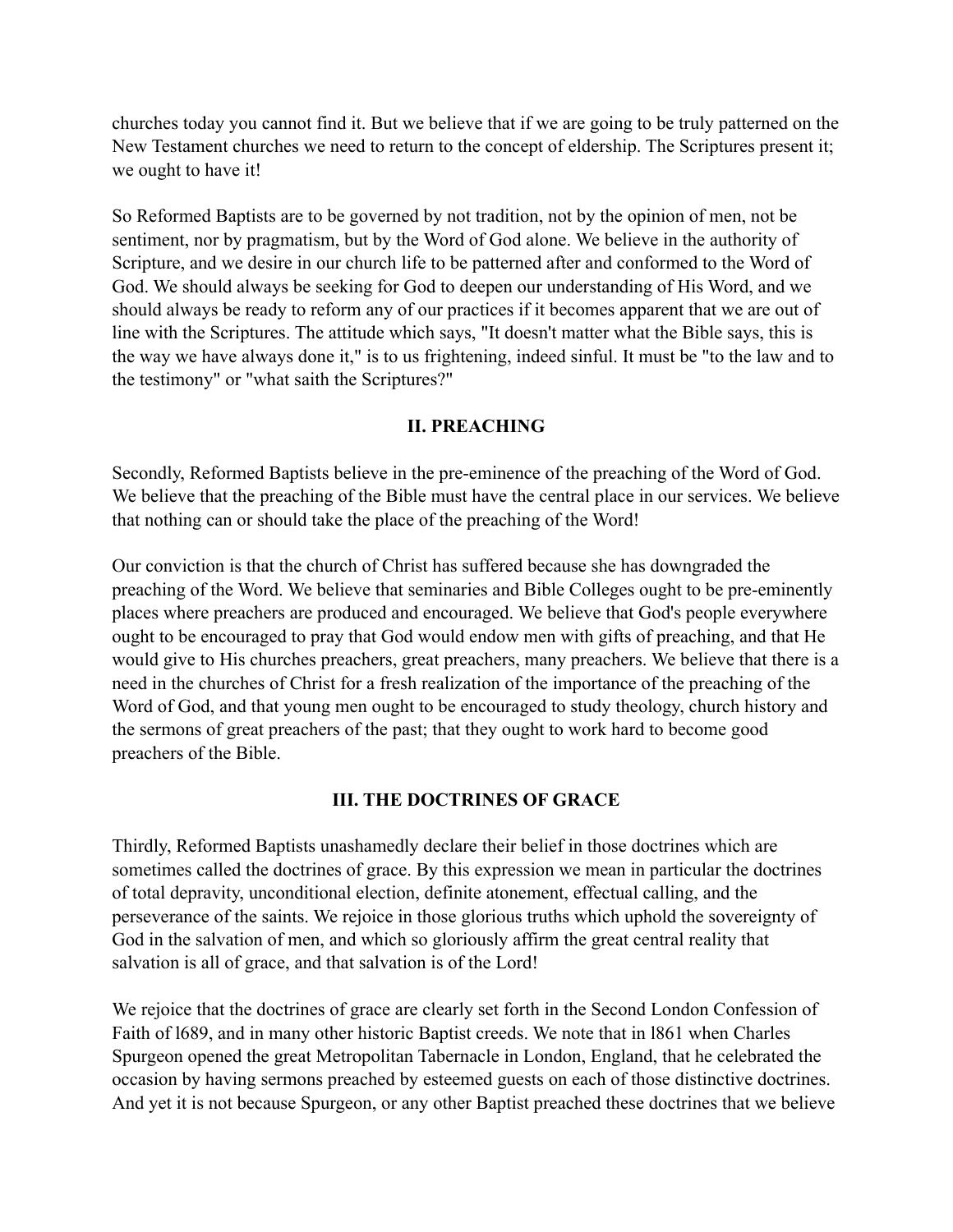them. It is not just because these doctrines are found in the historic Baptist creeds, though we rejoice that that is the case, but it is because the doctrines are so clearly presented in the Holy Scriptures that we believe them.

We recognize that we live in an age when these great fundamental truths are ignored, and even blatantly denied by many professing the name "evangelical" and the name "Baptist." We know that they are unpopular truths, but truths they are, and we receive them and rejoice in them.

We would like to emphasize also that we not only believe them but we further believe that they ought to be clearly preached and taught from the pulpit!

We have a tragic situation today when men in the pulpits say that they believe the doctrines of grace but they refuse to preach and teach them to their people. The result is that the churches are full of people uninstructed in the great truths of the Scriptures (and of the historic Baptist faith), and these people then imbibe the very opposite doctrines--which they easily receive over the radio and via religious periodicals. Often when a man comes into such a congregation and preaches the truths of grace, uproar and opposition ensue. This is tragic, but common. We believe that our day needs the doctrines of grace, and that our people need to be instructed in them.

# **IV. EVANGELISM**

In the next place, we would like to affirm that Reformed Baptists believe in the necessity and responsibility of evangelism. We have no more liking for Hyper-Calvinism than we have for Arminianism.

We do NOT believe that there is an inconsistency between God's sovereignty in the salvation of His chosen people and His command to us to preach the gospel to every creature. If there seems to be a difficulty in our minds reconciling any of the truths of His Word, we see it as the result of the darkness of our own understanding, and we believe that our duty is to obey the Word whether we understand it all or not. We believe in evangelism!

Now it is true that we do NOT believe in much that goes under the name of evangelism in this twentieth century. We believe that much that is called evangelism today is little more than psychology and salesmanship; we are appalled by the superficial work which goes under the name of evangelism; we are appalled by the pressures, gimmicks and schemes all calculated to produce "decisions" and impressive statistics but which work havoc in the souls of men. No!

Because we believe in evangelism does not mean that we are going to cooperate with every scheme which bears that name. We believe that in evangelism as in everything else, as we said earlier, we must be governed by the Word of God. The message of evangelism must be according to the Scriptures, and the method of evangelism must be governed by the Word of God! Nevertheless, we repeat that we do believe in evangelism, and our prayer is that God would ever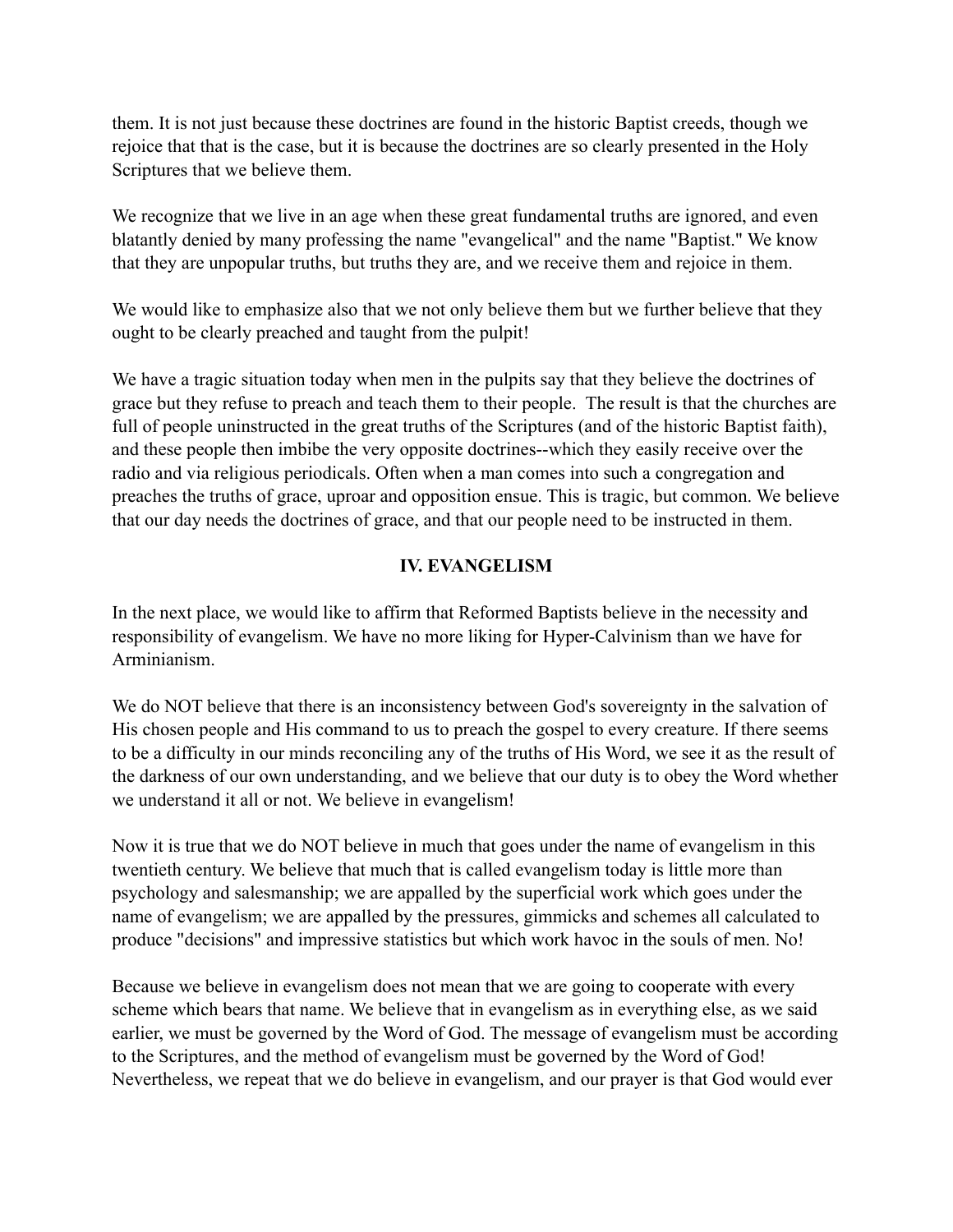keep us mindful of the need to evangelize. May God ever give us a burden to evangelize, knowing that it is for His glory and for the salvation of men.

We believe that it is our responsibility to make known the gospel first in our own community, and in the United States at large, and indeed in all the world. We believe in missions, home and foreign and we believe that we ought to seek the souls of men in every way that is consistent with the Word of God.

### **V. WORSHIP**

Finally, let me say that a Reformed Baptist Church is a local church with a serious approach to worship. The God we worship is a God of majesty, glory and holiness. And the God of the Bible is One before Whom the angels of heaven constantly cry, "Holy, Holy, Holy" they worship Him day and night; He is great and greatly to be praised. We believe that when we come together to worship this great and glorious God of the Bible we ought to do so with reverence and with godly fear. We believe that there ought to be a sense of AWE in our hearts when we gather to worship this God!

You say, "But surely there must be joy as well." Yes, indeed, we agree, but equally surely it must be a joy which is a joy in God; a joy not arising from some natural "good feeling" but a joy arising out of the knowledge of the Lord, and a joy tempered and controlled by reverence.

We believe that there is a world of difference between a "dead" service and a serious, spiritual service. The first is not desired; the second is. Now because of this desire for serious worship, we believe that anything which would detract from that ought not to be allowed among us. Frivolity and childishness seem to us to be out of place and incongruous with the worship of God.

We also believe that our music in the church ought to be governed by the great central fact of the One whom we worship. So much of the music invading the churches today seems little more than carnal imitation of the world. There is very little difference between that which is presented on the church platform and that which is presented on the television or the worldly floor show- except of course, that "religious" words are uttered rather than "secular" ones. But the spirit is of the world; the appeal is to the flesh. This we abhor and reject as having no place in the worship of God. That which is sacred ought not to be prostituted and used as entertainment. If men want to be entertained let them be honest enough to go to some secular hall of amusement and be entertained; let them not pretend to be worshiping or in a service when entertainment is the order of the day. No! When we gather to worship, we want to keep the world out; we want to appeal not to the flesh but to the spirit; we want not the sophistication of the world but the simplicity of Christ. Oh that when we worship we might feel the awe of God in our souls; Oh that we might see something of the glory seen by Isaiah and by the servants of God of old!

This, then, is the kind of church we are seeking to build. Other things could be said, but we have sought to touch on some of the basic points.